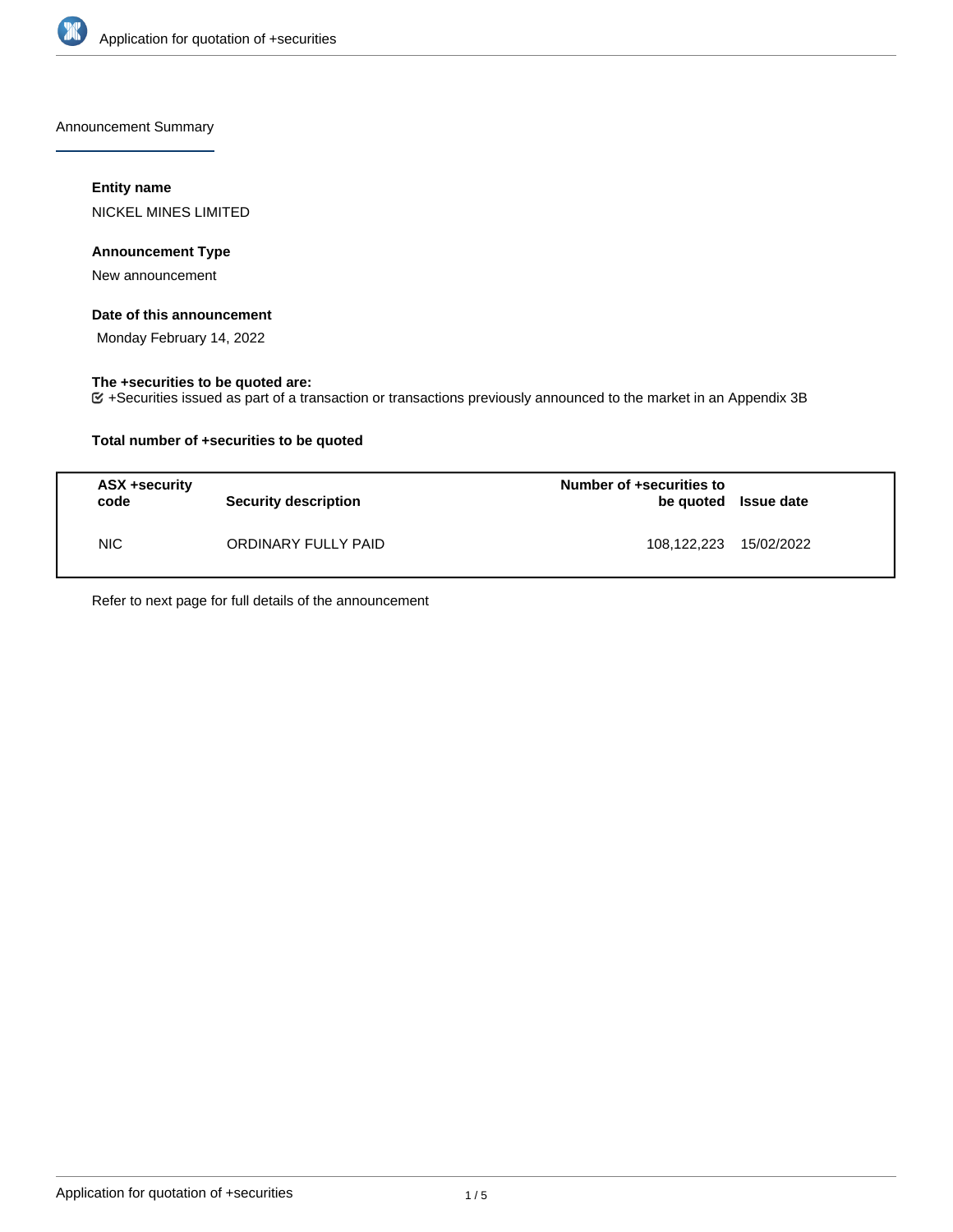

Part 1 - Entity and announcement details

# **1.1 Name of entity**

NICKEL MINES LIMITED

We (the entity named above) apply for +quotation of the following +securities and agree to the matters set out in Appendix 2A of the ASX Listing Rules.

**1.2 Registered number type** ABN

**Registration number** 44127510589

**1.3 ASX issuer code** NIC

**1.4 The announcement is**

New announcement

### **1.5 Date of this announcement**

14/2/2022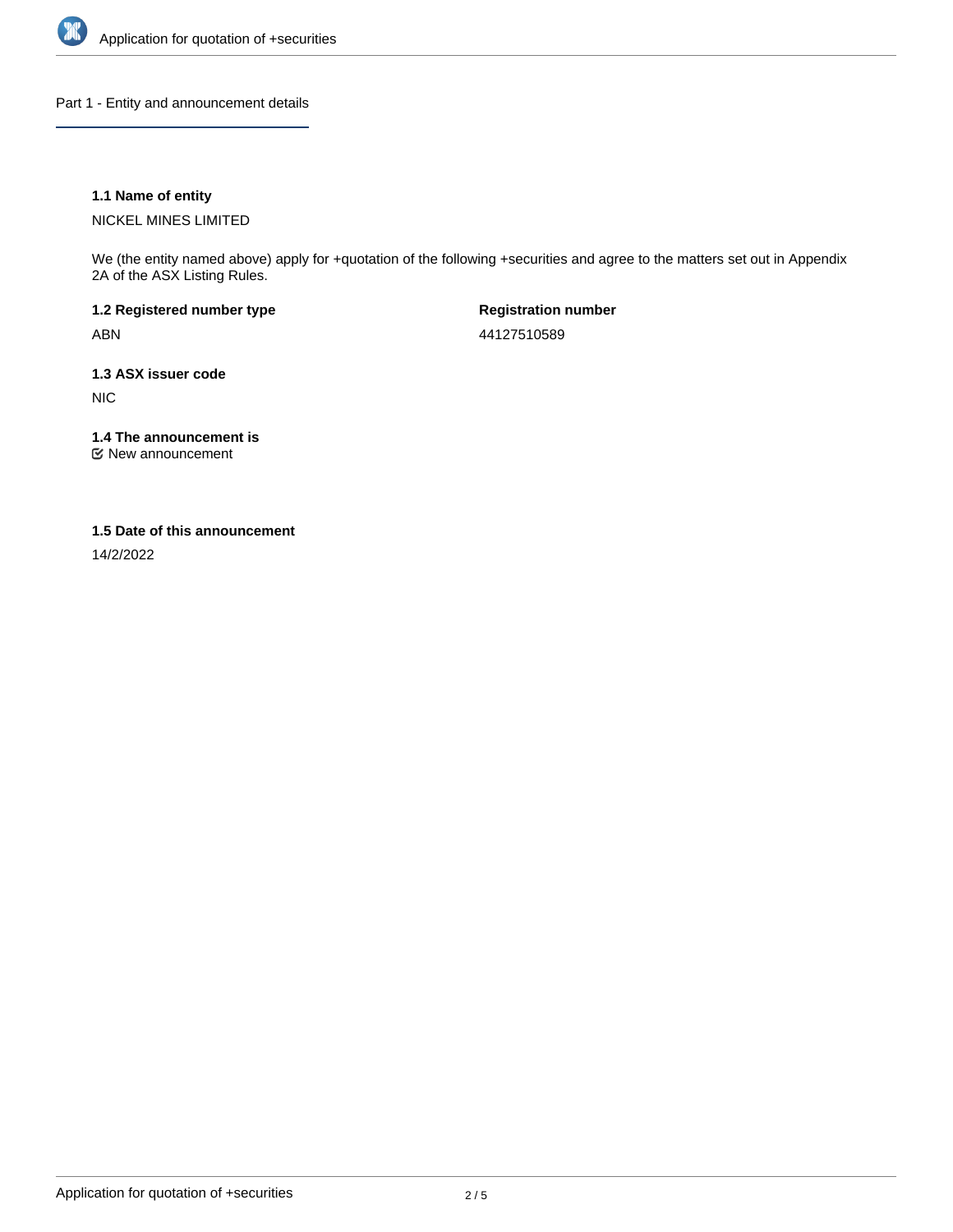

# Part 2 - Type of Issue

### **2.1 The +securities to be quoted are:**

+Securities issued as part of a transaction or transactions previously announced to the market in an Appendix 3B

### **Previous Appendix 3B details:**

| Announcement Date and<br>Time | <b>Announcement Title</b>                    | Selected Appendix 3B to submit quotation<br>reauest |
|-------------------------------|----------------------------------------------|-----------------------------------------------------|
| 09-Feb-2022 16:12             | New - Proposed issue of securities -<br>NIC. | A placement or other type of issue                  |

# **2.3a.2 Are there any further issues of +securities yet to take place to complete the transaction(s) referred to in the Appendix 3B?**

Yes

### **2.3a.3 Please provide details of the further issues of +securities yet to take place to complete the transaction(s) referred to in the Appendix 3B**

The Conditional Placement to Shanghai Decent and the Share Purchase Plan (see ASX announcement "US\$225M capital raise to fund 30% acquisition Oracle Nickel" dated 9 February 2022) are yet to take place.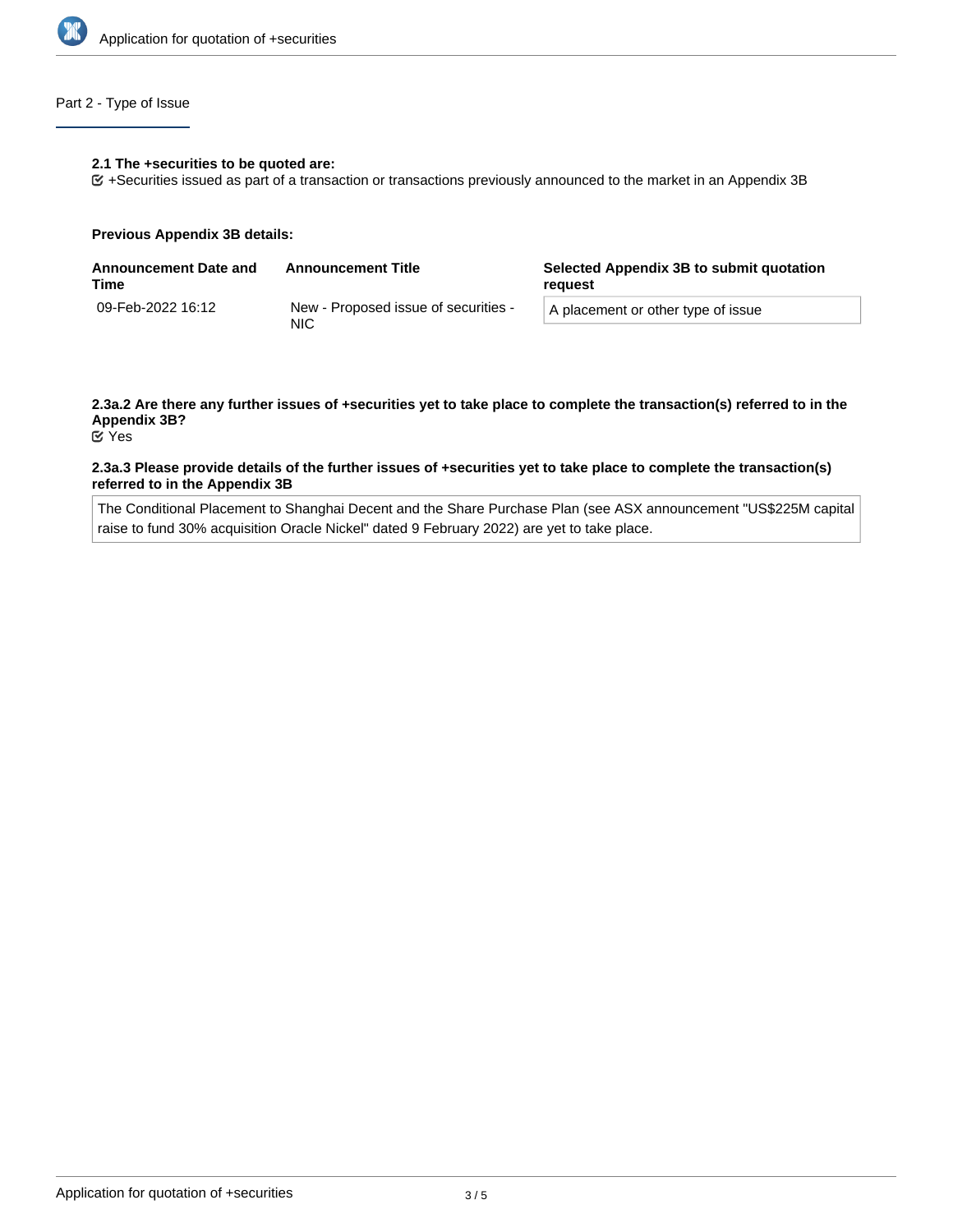

Part 3A - number and type of +securities to be quoted where issue has previously been notified to ASX in an Appendix 3B

# Placement Details

**ASX +security code and description** NIC : ORDINARY FULLY PAID

**Issue date** 15/2/2022

Issue details

| Number of +securities to be quoted<br>108,122,223                          |                                        |  |  |  |
|----------------------------------------------------------------------------|----------------------------------------|--|--|--|
| Are the +securities being issued for a cash consideration?<br>$\alpha$ Yes |                                        |  |  |  |
| In what currency is the cash consideration being paid?                     | What is the issue price per +security? |  |  |  |
| AUD - Australian Dollar                                                    | AUD 1.37000000                         |  |  |  |

**Any other information the entity wishes to provide about the +securities to be quoted**